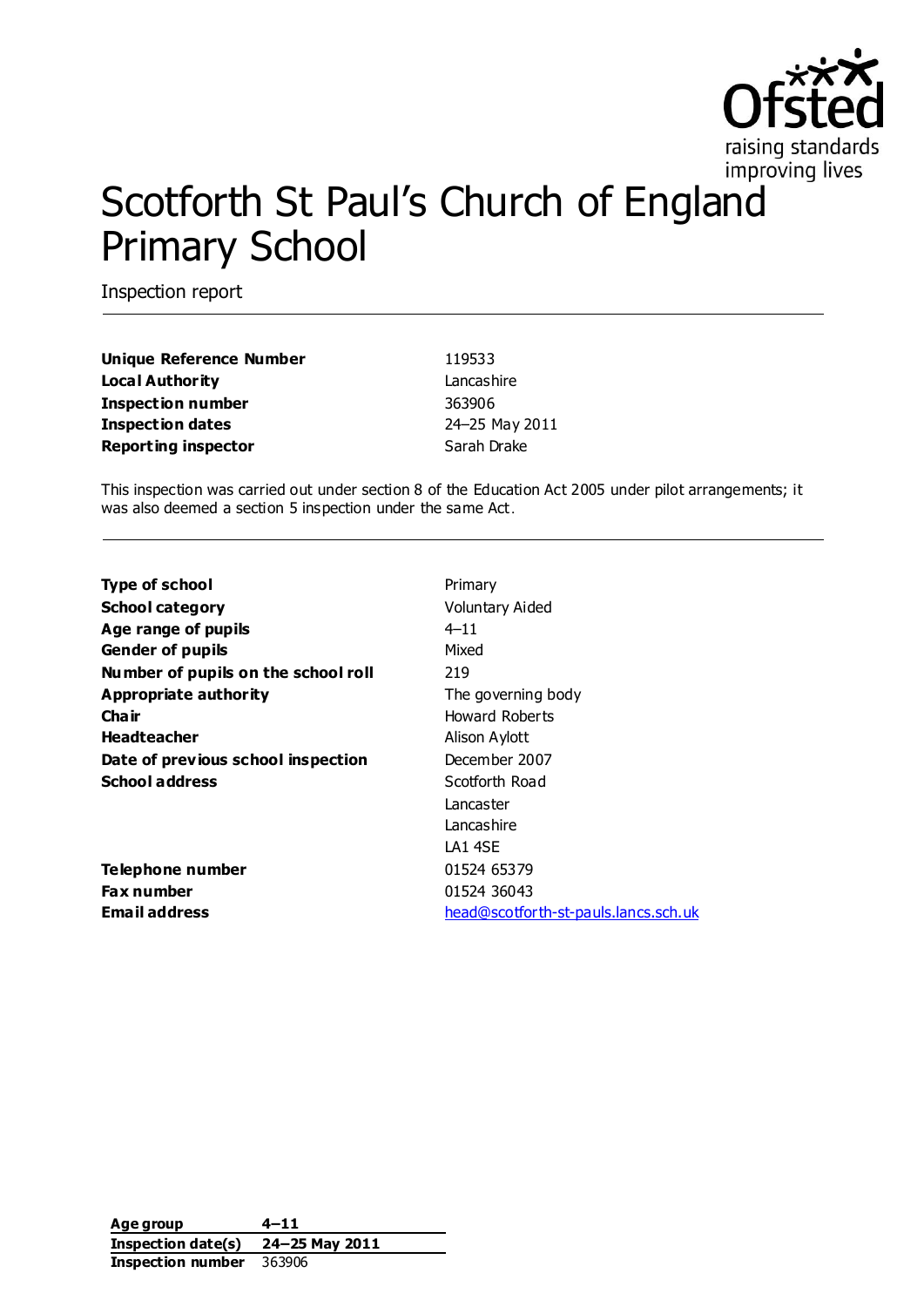# **Introduction**

This pilot inspection was carried out by three additional inspectors. The inspectors observed 13 lessons over a period of six hours, taught by eight different teachers, including one from the Girls' Grammar School. They listened to pupils reading and talked with them about their enjoyment of books, and also observed one session to promote enjoyment in reading that was led by a parent volunteer; these activities extended over a further period of one-and a-half hours. The inspectors held meetings with members of the governing body, a former School Improvement Partner, school staff and groups of pupils. They talked informally with the speech and language therapist and with a number of parents and carers. The inspectors observed the school's work, and scrutinised documentation relating to pupils' achievement and school management. They also took into account the questionnaires returned by 100 pupils and 98 parents and carers.

# **Information about the school**

Scotforth St Paul's is an average-sized primary school. It serves a stable population to the south of Lancaster city centre. Few pupils are known to be eligible for free school meals, belong to minority ethnic groups or speak English as an additional language. A below average proportion of pupils has special educational needs and/or disabilities, but the proportion that has a statement of special educational needs is double the national average; the majority of these pupils have autistic spectrum disorder and some have complex medical problems. The school holds numerous awards including the Sportsmark, Activemark, Eco Schools Silver, International School Intermediate, and Healthy School status. It achieved the Financial Management in Schools standard in July 2010. The government floor targets for the standards reached by pupils have been met during the past three years.

A privately run out-of-school club operates on site. The club did not form part of this inspection but a report on its quality can be found on the Ofsted website.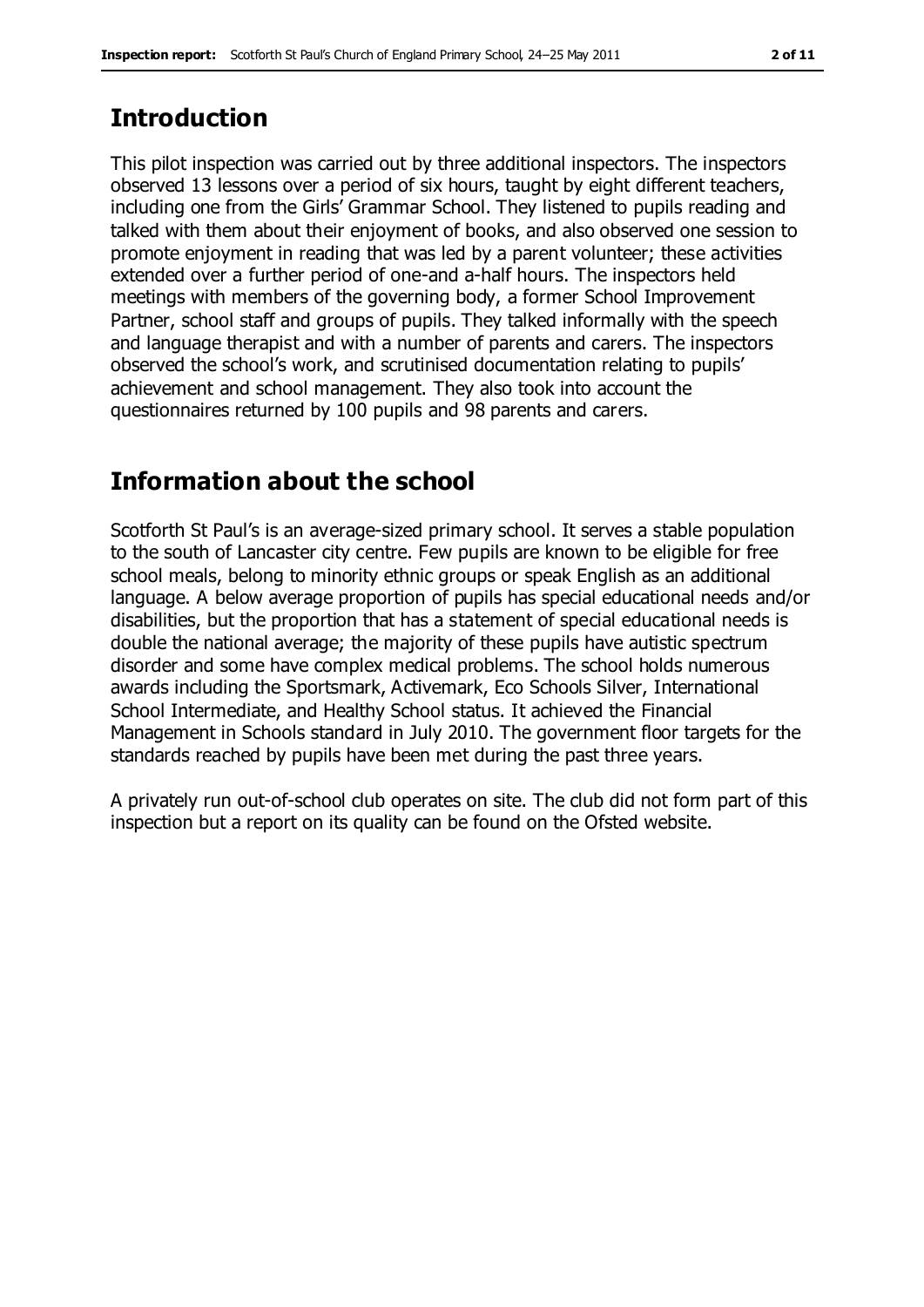## **Inspection judgements**

| <b>Overall effectiveness</b>     |  |
|----------------------------------|--|
|                                  |  |
| <b>Achievement</b>               |  |
| <b>Teaching</b>                  |  |
| <b>Leadership and management</b> |  |
| <b>Behaviour and safety</b>      |  |

| Does the school adequately promote the pupils' well-being? | Yes |
|------------------------------------------------------------|-----|
| Does the school adequately promote community cohesion?     | Yes |
| Does the school provide value for money?                   | Yes |

## **Key findings**

This outstanding school enables its pupils to make consistently rapid progress in reading, writing and mathematics, so that by the end of Year 6 their attainment is high. The achievement of all groups of pupils and children in the Early Years Foundation Stage is excellent. This is due to the school's great strides forward since the previous inspection, in its use of assessment information to track pupils' progress and adapt the provision according to individuals' needs. The teaching is firmly based on detailed knowledge of pupils' different abilities, combined with very secure subject knowledge and moments of inspiration so that, overall, it is of exceptional quality. Most parents and carers are very appreciative of the high quality of the school's provision. Typical of their comments are, 'We are very happy with the headteacher and her enthusiastic team,' and, 'My children are really happy and progressing extremely well at the school.'

The great majority of pupils enjoy being at school and they all have a very clear understanding that they go there to learn. In lessons they listen very well, work well together and concentrate hard. Attendance levels are high. Most pupils say they feel safe in school and have confidence that any concerns, such as bullying, will be dealt with effectively. Outside the classroom, most pupils behave well but a few act boisterously and without due regard for others. This can lead to unhappiness which is out of keeping with the school's aims and with the experience of the majority.

Excellent leadership and management underpin the school's relentless efforts to enable each pupil to achieve to their potential. All staff play a strong role in school self-evaluation and improvement, ably supported and challenged by the knowledgeable and committed governing body. Skilful strategic planning, financial management and deployment of resources make an important contribution to the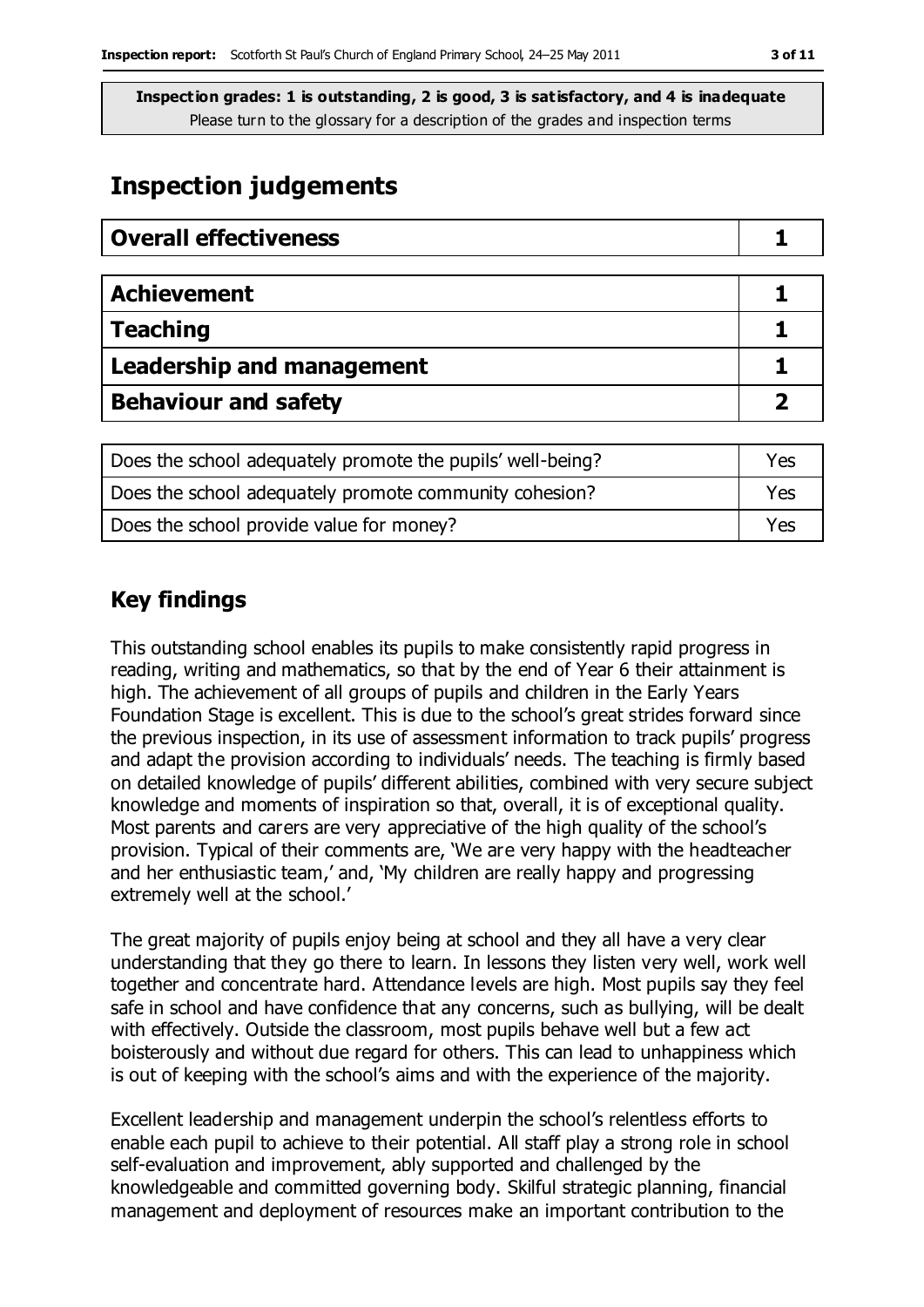school's success.

### **What does the school need to do to improve further?**

- Work with pupils and parents and carers to:
	- discover which aspects of pupils' behaviour cause them most concern
	- together, use that information to develop strategies to ensure that all pupils feel safe from harm or unhappiness.

#### **Main report**

Pupils of all ages and abilities achieve exceptionally well, not only in reading, writing and mathematics but also, for example, in sports, the kwik cricket team that are local champions, singing, information and communication technology (ICT) and art. Arresting displays of pupils' work, such as African masks, batik banners and evocative pastel drawings of the Blitz, enhance the building and demonstrate the depth of pupils' spiritual and cultural development. Pupils' attainment in reading by the age of six is above average, with many having the skills expected of seven-yearolds. By the time they leave school, almost every pupil is a fluent reader who delights in books and can use their skills equally well to find information swiftly or to uncover the subtleties of different characters in a Shakespeare play. The expertise that the school devotes to the teaching of reading reaps impressive rewards for pupils. Similarly, pupils' writing is well-constructed, imaginative and grammatically correct, as exemplified by the opening of a piece written in the character of Viola, 'Dear Diary. Today was a whirlwind of confusion....'

Most children's skills when they join the Reception class are broadly in line with those expected for their age. Over the past five years increasing numbers have joined Year 1 with above average skills and the majority of current Reception children are already competent readers, writers and mathematicians. A combination of activities, often based on books, that capture children's imagination, and highly skilled questioning from all adults, enthuse the children with excitement to find out more and to share their thinking. Such positive attitudes are very evident throughout the school as pupils of all ages follow instructions well, waste no time in getting down to work, make excellent use of opportunities to share their ideas and generally take great care with the presentation of their work. They are conscientious learners. Pupils thrive on a challenge, such as the need to make quick mathematical calculations, are clear about their targets and understand what they need to do to reach them.

Pupils with special educational needs and/or disabilities, including those with autistic spectrum disorder or other complex conditions, make excellent progress alongside their peers. This is due to the school's early, precise analysis of their needs, adaptation of the curriculum to cater for these, and the outstanding support provided by very well deployed teaching assistants. By the end of Year 6 many such pupils, and others whose circumstances make them potentially vulnerable, are working at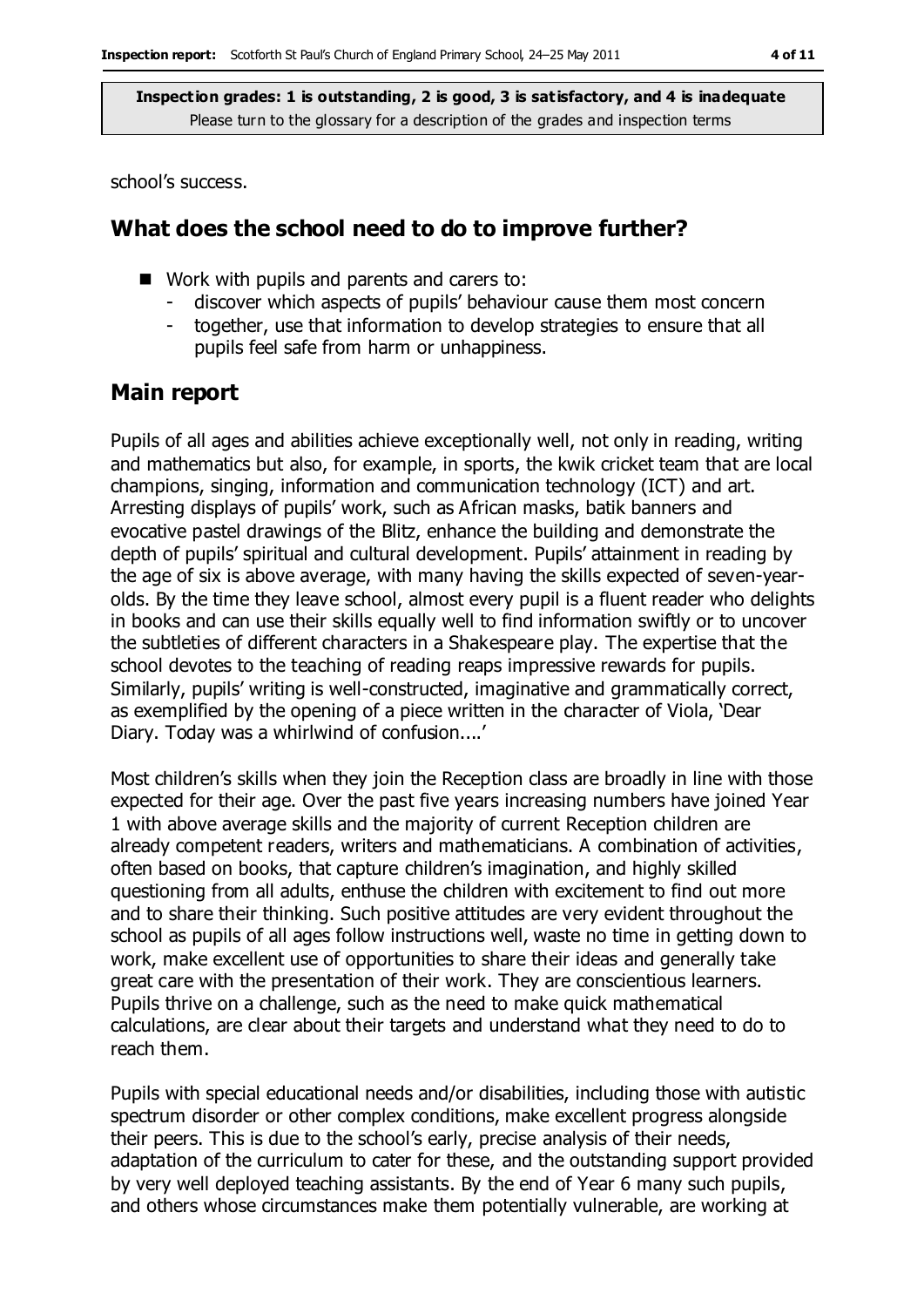the levels expected of all pupils nationally, providing them with a strong basis to support their future learning and well-being. Consequently, the school is very successfully closing the gap in reading and across the curriculum for pupils who start at below average levels. The words of a parent, 'At no time did my child lose confidence or belief that he could achieve and he is now working at above average levels,' confirm the highly successful impact of the school's support for individuals.

Teachers have high expectations of all pupils and provide them with the consistently good or better quality teaching that is necessary to help them make outstanding progress. Lessons start promptly and move at a good pace as teachers target their questioning very well according to pupils' different abilities. The purpose of the lesson is always clear and pupils are often involved in identifying the likely success criteria, thereby demonstrating their full understanding of what they are expected to learn. Marking almost always provides very helpful pointers for improvement and pupils see the value of homework as it is often built on in lessons. Very good quality relationships and behaviour create a high quality learning environment in which pupils are supportive of each other. Varied activities, skilful use of interactive whiteboards and teaching assistants, excellent use of subject-specific language, and frequent opportunities for pupils to assess their own and others' work ensure that learning is purposeful and enjoyable. Exceptional lessons, such as when Year 6 pupils were inspired by the wonders of Baravelle spirals to use all their mathematical knowledge to create their own patterns, provide pupils with truly memorable experiences and allow those of all abilities to feel pride in their achievements.

Such a sense of togetherness does not always extend beyond the classroom. The great majority of pupils are polite, considerate, helpful and behave very well. They are eager to take on responsibility, such as the Year 6 buddies for younger children, and are keen fund-raisers, for example, participating in a 'Walk to Africa' to support the school in Uganda with which they have links. Older pupils who have in the past experienced behaviour difficulties openly praise the way in which the school has helped them to acquire self-discipline. However, a significant minority of parents, carers and pupils express concerns about pupils' feelings of safety and the impulsive, occasionally unkind, behaviour of a small number of pupils. School records confirm that such incidents do occur. 'Play-fighting' and rough behaviour on the playground are not always nipped in the bud sufficiently swiftly. The school regularly reinforces clear messages about acceptable behaviour, indeed, Year 2 pupils led a thoughtprovoking assembly about bullying and responsibility during the inspection, but these do not always translate into everyday practice.

Determined leadership by the headteacher, described as 'firm but fair' by one parent, has guided the school unswervingly forward to its present success. Middle managers have taken increasing responsibility for monitoring and evaluating the school's strengths and areas for development. At the suggestion of the governing body they now report to the curriculum committee, making an excellent contribution to school improvement through the detailed information they provide. The school's proven record of sustained improvement, founded on the development of its rigorous yet simple systems to assess and track pupils' progress, demonstrates its excellent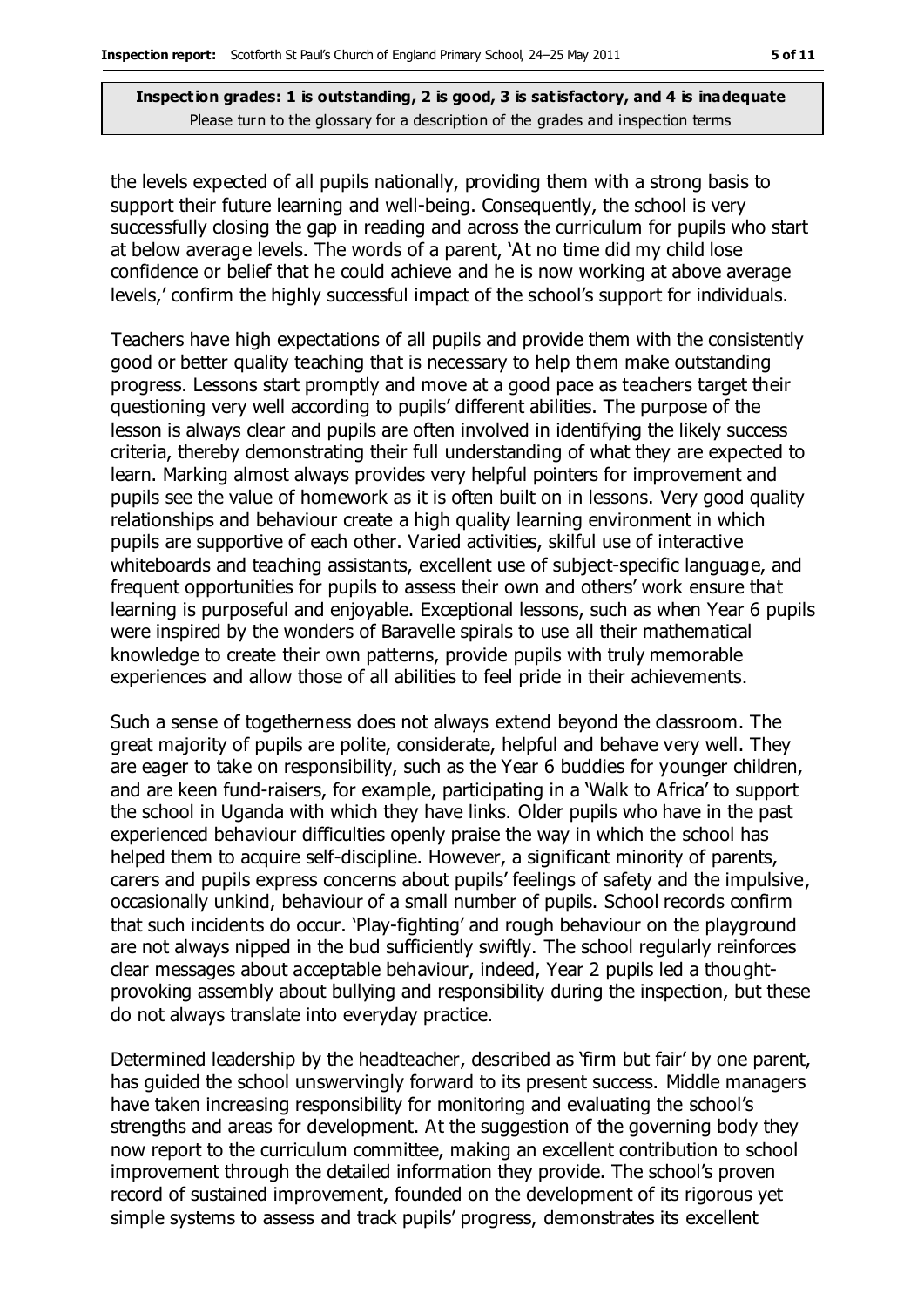capacity to improve further. The tracking data clearly show the impressive way in which the rate of pupils' progress has increased over recent years. All staff work as a cohesive team in which members respect and value each others' skills and contribution. There is no hesitation in seeking outside support, whether in relation to pupils' special educational needs or to enhance the curriculum through a samba workshop, an enterprise week or a visit to the Paralympics world cup. The school successfully fulfils its commitment to promoting equality of opportunity and tackling discrimination, enabling pupils in every year group to make exceptional progress and to attain highly, providing them with a very firm foundation on which to build their future learning.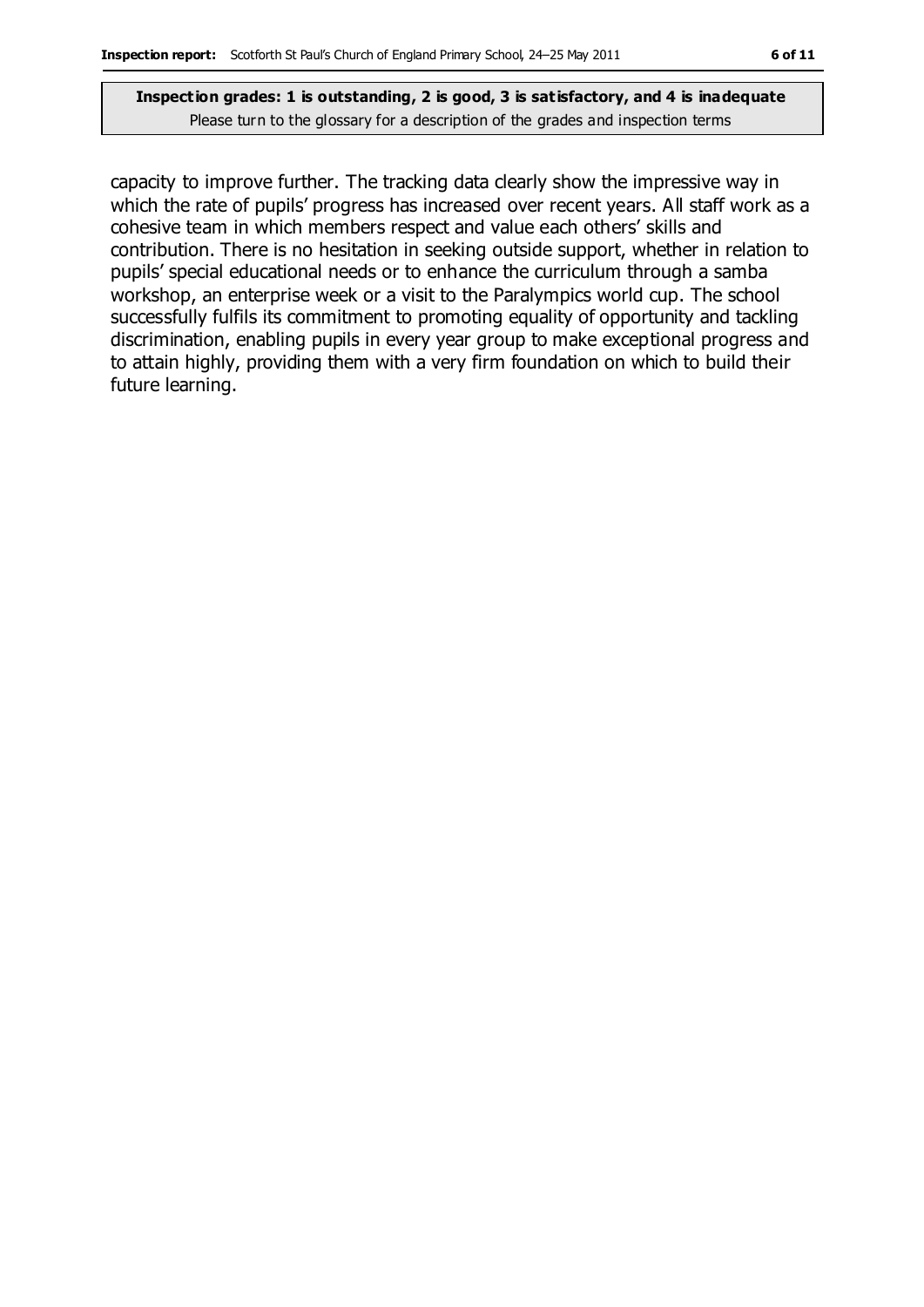#### **Responses from parents and carers to Ofsted's questionnaire**

Ofsted invited all the registered parents and carers of pupils registered at Scotforth St Paul's Church of England Primary School to complete a questionnaire about their views of the school.

In the questionnaire, parents and carers were asked to record how strongly they agreed with 13 statements about the school.

The inspection team received 98 completed questionnaires by the end of the on-site inspection. In total, there are 219 pupils registered at the school.

| <b>Statements</b>                                                             | <b>Strongly</b><br>agree |               | <b>Agree</b> |               | <b>Disagree</b> |                | <b>Strongly</b><br>disagree |                |
|-------------------------------------------------------------------------------|--------------------------|---------------|--------------|---------------|-----------------|----------------|-----------------------------|----------------|
|                                                                               | <b>Total</b>             | $\frac{0}{0}$ | <b>Total</b> | $\frac{0}{0}$ | <b>Total</b>    | $\frac{1}{2}$  | <b>Total</b>                | $\frac{0}{0}$  |
| Q1<br>My child is happy at school                                             | 63                       | 64            | 34           | 35            | 0               | 0              | $\mathbf{1}$                | $\mathbf{1}$   |
| O <sub>2</sub><br>My child feels safe at school                               | 69                       | 70            | 27           | 28            | $\overline{2}$  | $\overline{2}$ | $\mathbf{0}$                | $\mathbf 0$    |
| Q <sub>3</sub><br>The school helps my child to<br>achieve as well as they can | 46                       | 47            | 42           | 43            | 4               | 4              | 4                           | $\overline{4}$ |
| Q4<br>The school meets my child's<br>particular needs                         | 47                       | 48            | 44           | 45            | 4               | $\overline{4}$ | 3                           | 3              |
| Q <sub>5</sub><br>The school ensures my child<br>is well looked after         | 61                       | 62            | 35           | 36            | 1               | $\mathbf{1}$   | $\mathbf{0}$                | $\mathbf 0$    |
| Q <sub>6</sub><br>Teaching at this school is<br>good                          | 51                       | 52            | 43           | 44            | 3               | 3              | $\mathbf{1}$                | $\mathbf{1}$   |
| Q7<br>There is a good standard of<br>behaviour at this school                 | 60                       | 61            | 37           | 38            | 1               | 1              | $\Omega$                    | $\mathbf 0$    |
| Q8<br>Lessons are not disrupted by<br>bad behaviour                           | 45                       | 46            | 48           | 49            | 3               | 3              | $\mathbf 0$                 | $\mathbf 0$    |
| Q <sub>9</sub><br>The school deals with any<br>cases of bullying well         | 38                       | 39            | 42           | 43            | 6               | 6              | $\mathbf 0$                 | $\mathbf 0$    |
| Q10<br>The school helps me to<br>support my child's learning                  | 37                       | 38            | 51           | 52            | 6               | 6              | $\overline{2}$              | $\overline{2}$ |
| Q11<br>The school responds to my<br>concerns and keeps me well<br>informed    | 35                       | 36            | 50           | 51            | $\overline{7}$  | $\overline{7}$ | 4                           | $\overline{4}$ |
| Q12<br>The school is well led and<br>managed                                  | 36                       | 37            | 51           | 52            | 5               | 5              | 4                           | $\overline{4}$ |

The table above summarises the responses that parents and carers made to each statement. The percentages indicate the proportion of parents and carers giving that response out of the total number of completed questionnaires. Where one or more parents and carers chose not to answer a particular question, the percentages will not add up to 100%.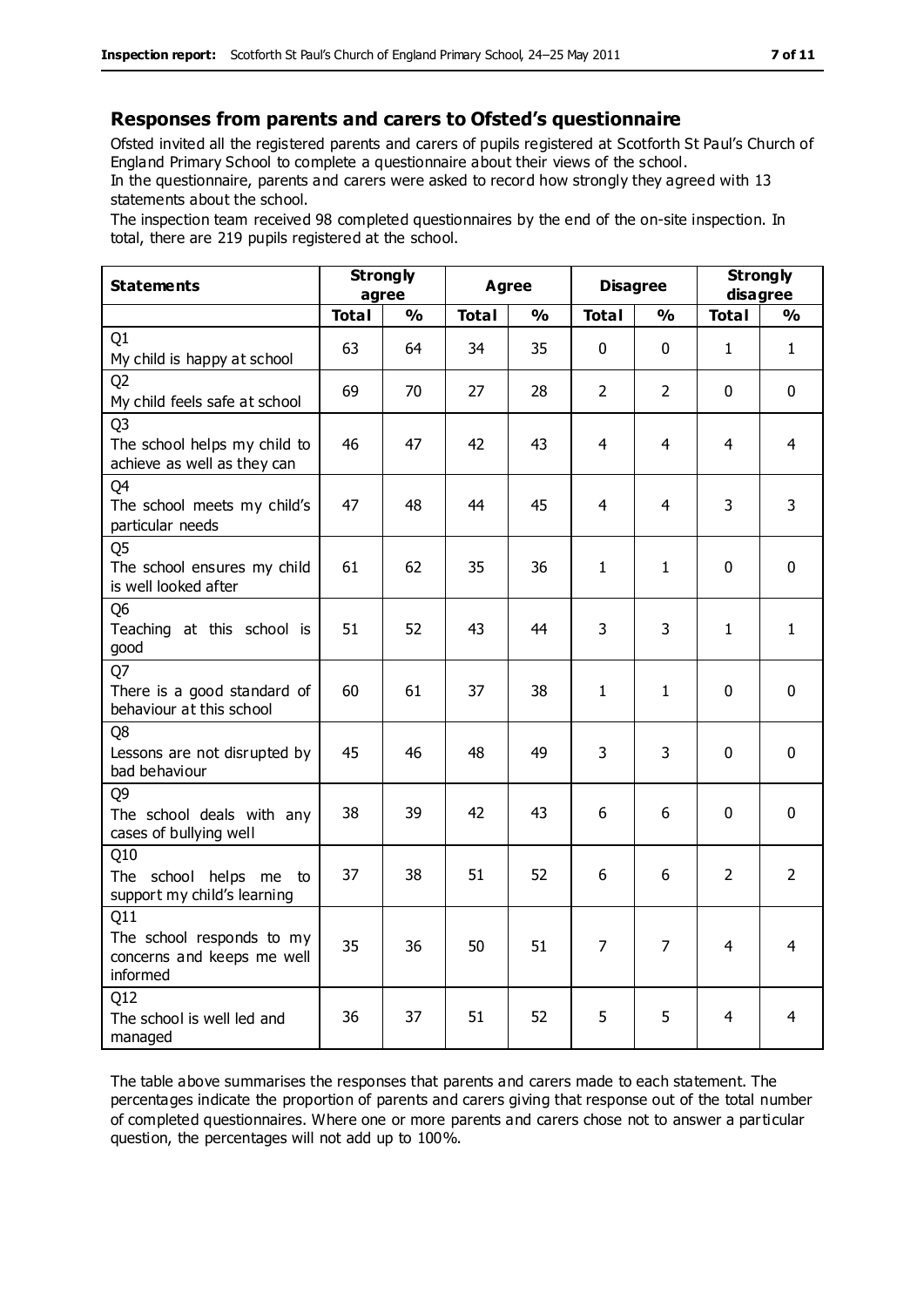# **Glossary**

## **What inspection judgements mean**

| <b>Grade</b> | <b>Judgement</b> | <b>Description</b>                                                                                                                                                                                                               |
|--------------|------------------|----------------------------------------------------------------------------------------------------------------------------------------------------------------------------------------------------------------------------------|
| Grade 1      | Outstanding      | These features are highly effective. An outstanding<br>school provides exceptionally well for all its pupils' needs.                                                                                                             |
| Grade 2      | Good             | These are very positive features of a school. A school<br>that is good is serving its pupils well.                                                                                                                               |
| Grade 3      | Satisfactory     | These features are of reasonable quality. A satisfactory<br>school is providing adequately for its pupils.                                                                                                                       |
| Grade 4      | Inadequate       | These features are not of an acceptable standard. An<br>inadequate school needs to make significant<br>improvement in order to meet the needs of its pupils.<br>Ofsted inspectors will make further visits until it<br>improves. |

## **Overall effectiveness of schools**

|                         | Overall effectiveness judgement (percentage of schools) |      |                     |                   |
|-------------------------|---------------------------------------------------------|------|---------------------|-------------------|
| <b>Type of school</b>   | <b>Outstanding</b>                                      | Good | <b>Satisfactory</b> | <b>Inadequate</b> |
| Nursery schools         | 46                                                      | 48   | 6                   |                   |
| Primary schools         | 6                                                       | 47   | 40                  |                   |
| Secondary<br>schools    | 12                                                      | 39   | 38                  |                   |
| Sixth forms             | 13                                                      | 42   | 41                  |                   |
| Special schools         | 28                                                      | 49   | 19                  |                   |
| Pupil referral<br>units | 14                                                      | 45   | 31                  | 10                |
| All schools             | 10                                                      | 46   | 37                  |                   |

New school inspection arrangements were introduced on 1 September 2009. This means that inspectors now make some additional judgements that were not made previously.

The data in the table above are for the period 1 September 2010 to 31 December 2010 and are consistent with the latest published official statistics about maintained school inspection outcomes (see [www.ofsted.gov.uk\)](http://www.ofsted.gov.uk/).

The sample of schools inspected during 2010/11 was not representative of all schools nationally, as weaker schools are inspected more frequently than good or outstanding schools.

Percentages are rounded and do not always add exactly to 100.

Sixth form figures reflect the judgements made for the overall effectiveness of the sixth form in secondary schools, special schools and pupil referral units.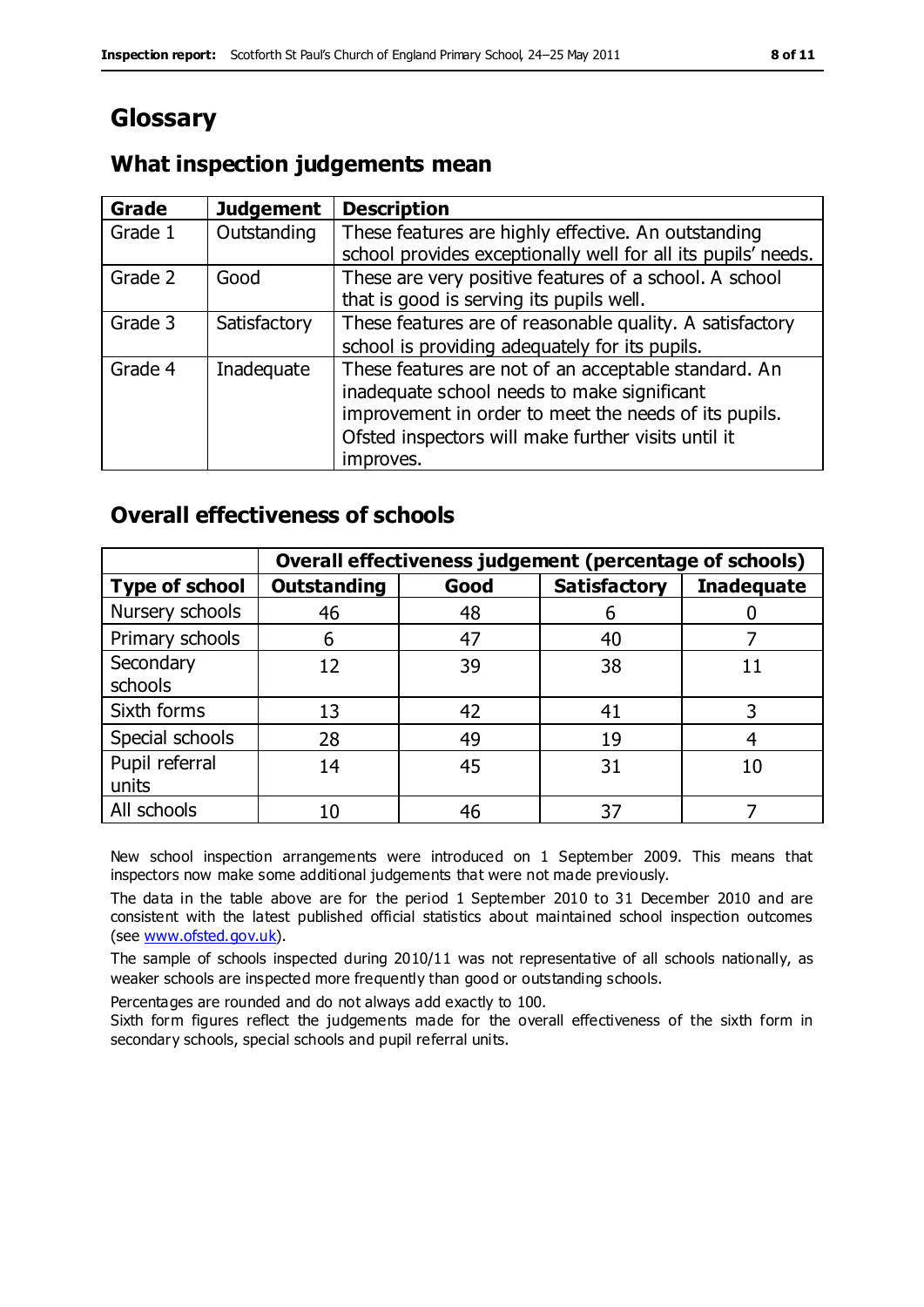# **Common terminology used by inspectors**

| Achievement:               | the progress and success of a pupil in their<br>learning, development or training.                                                                                                                                                                 |
|----------------------------|----------------------------------------------------------------------------------------------------------------------------------------------------------------------------------------------------------------------------------------------------|
| Attainment:                | the standard of the pupils' work shown by test and<br>examination results and in lessons.                                                                                                                                                          |
| Capacity to improve:       | the proven ability of the school to continue<br>improving. Inspectors base this judgement on what<br>the school has accomplished so far and on the<br>quality of its systems to maintain improvement.                                              |
| Leadership and management: | the contribution of all the staff with responsibilities,<br>not just the headteacher, to identifying priorities,<br>directing and motivating staff and running the<br>school.                                                                      |
| Learning:                  | how well pupils acquire knowledge, develop their<br>understanding, learn and practise skills and are<br>developing their competence as learners.                                                                                                   |
| Overall effectiveness:     | inspectors form a judgement on a school's overall<br>effectiveness based on the findings from their<br>inspection of the school. The following judgements,<br>in particular, influence what the overall<br>effectiveness judgement will be:        |
|                            | The achievement of all pupils.<br>H<br>Behaviour and safety.<br>ш<br>The quality of teaching.<br>H.<br>The effectiveness of leadership and<br>п<br>management.<br>and taking into consideration<br>how well the school promotes pupils' spiritual, |
|                            | moral, social and cultural development.                                                                                                                                                                                                            |
| Progress:                  | the rate at which pupils are learning in lessons and<br>over longer periods of time. It is often measured<br>by comparing the pupils' attainment at the end of a                                                                                   |

key stage with their attainment when they started.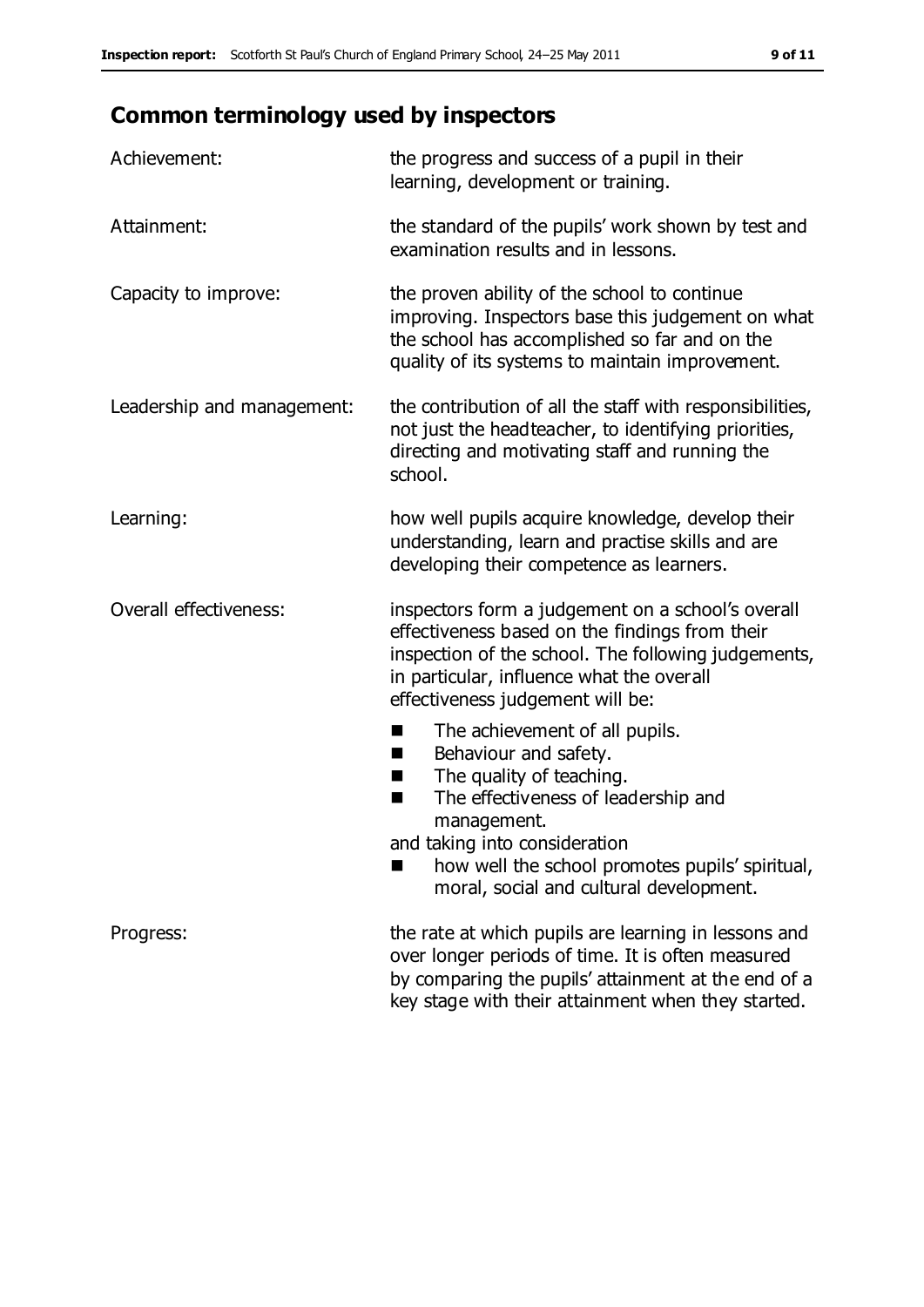#### **This letter is provided for the school, parents and carers to share with their children. It describes Ofsted's main findings from the inspection of their school.**



26 May 2011

Dear Pupils

#### **Inspection of Scotforth St Paul's Church of England Primary School, Lancaster LA1 4SE**

The other inspectors and I enjoyed our visit to your school. Thank you for your warm welcome and, through talking with us, for helping us to understand what it is like to be a pupil at Scotforth St Paul's. I would now like to share our findings with you.

Yours is an outstanding school. This means that it provides you with an excellent quality of education which prepares you very well for the future. From the Reception class upwards you make excellent progress in reading, writing and mathematics so that you reach high standards in these tested subjects. We were also impressed by your artwork, your singing, and your sports and ICT skills – congratulations to the kwik cricket team! You have many different experiences that help you to enjoy learning. We were pleased to see that you work hard and that you told us that you find it fun.

One of the main reasons that you achieve so well at school is that the teaching is very well adapted to your different abilities and needs. Teachers challenge you to think quickly but also give you time to consider your answers. You have lots of opportunities to talk about your ideas and to consider how you might improve your work. In lessons you behave very well and get on well with each other but, as you told us and we saw for ourselves, occasionally some pupils' behaviour causes some of you to feel unhappy and a bit wary. So we have asked the adults to work with you and your parents and carers to decide how this can be improved. We know that you enjoy being helpful and we are sure that you, as well as the adults, will come up with some good ideas.

The senior leaders work very hard and successfully to make sure that the school keeps on improving. All the staff have your best interests at heart. They look after you well and we were pleased when you told us that you feel you can go to them with any concerns. We wish you very well for the future.

Yours sincerely

Sarah Drake Lead inspector